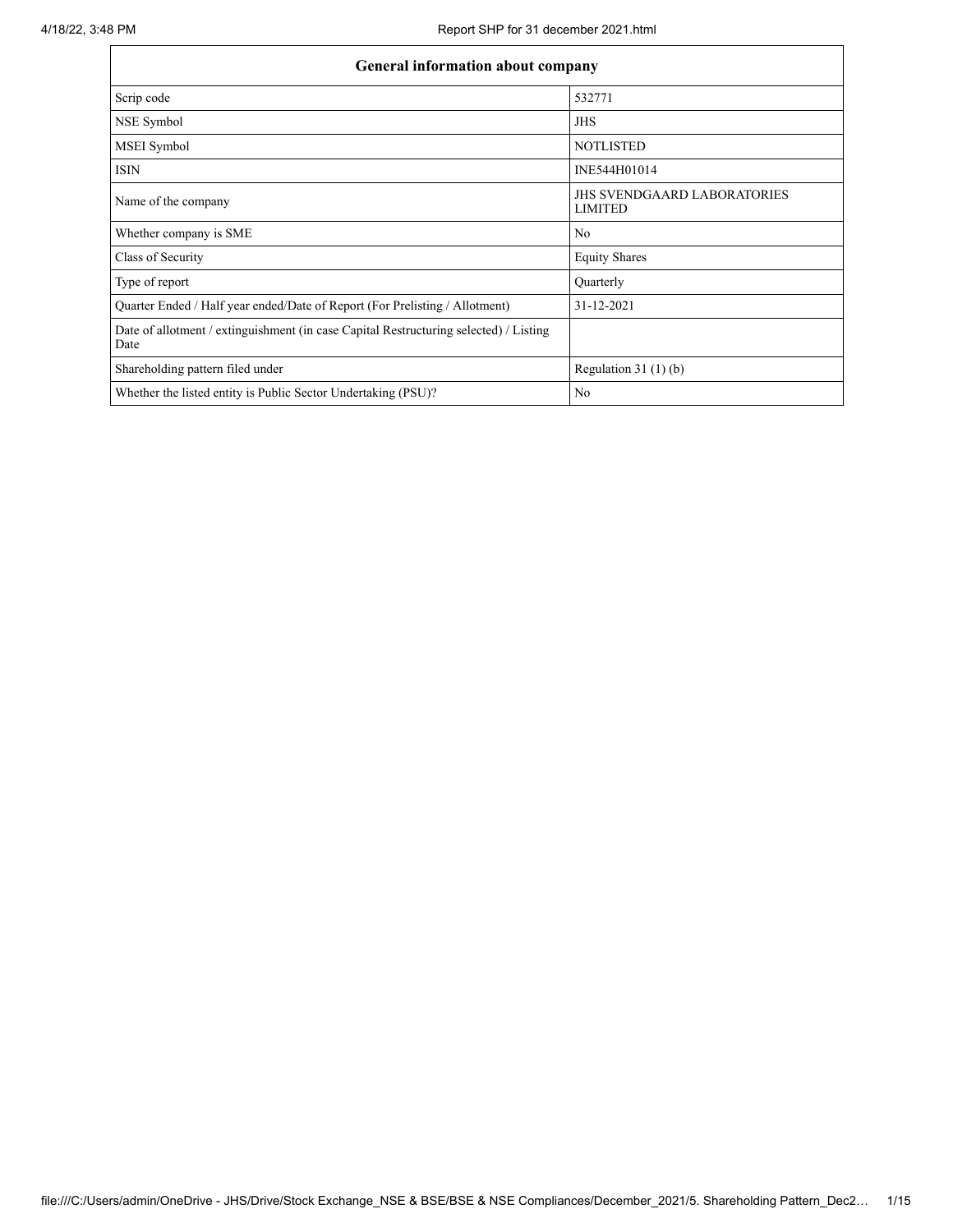|                | <b>Declaration</b>                                                                        |                |                                |                       |                             |
|----------------|-------------------------------------------------------------------------------------------|----------------|--------------------------------|-----------------------|-----------------------------|
| Sr.<br>No.     | Particular                                                                                | Yes/No         | Promoter and<br>Promoter Group | Public<br>shareholder | Non Promoter-<br>Non Public |
| $\mathbf{1}$   | Whether the Listed Entity has issued any partly paid up shares?                           | No             | No                             | No                    | N <sub>0</sub>              |
| $\overline{2}$ | Whether the Listed Entity has issued any Convertible Securities<br>$\Omega$               | No             | No                             | N <sub>0</sub>        | N <sub>0</sub>              |
| 3              | Whether the Listed Entity has issued any Warrants?                                        | Yes            | Yes                            | N <sub>0</sub>        | N <sub>0</sub>              |
| $\overline{4}$ | Whether the Listed Entity has any shares against which<br>depository receipts are issued? | N <sub>0</sub> | No                             | N <sub>0</sub>        | N <sub>0</sub>              |
| 5              | Whether the Listed Entity has any shares in locked-in?                                    | Yes            | <b>Yes</b>                     | Yes                   | N <sub>0</sub>              |
| 6              | Whether any shares held by promoters are pledge or otherwise<br>encumbered?               | N <sub>0</sub> | No                             |                       |                             |
| $\overline{7}$ | Whether company has equity shares with differential voting<br>rights?                     | N <sub>0</sub> | No                             | N <sub>0</sub>        | No                          |
| 8              | Whether the listed entity has any significant beneficial owner?                           | N <sub>0</sub> |                                |                       |                             |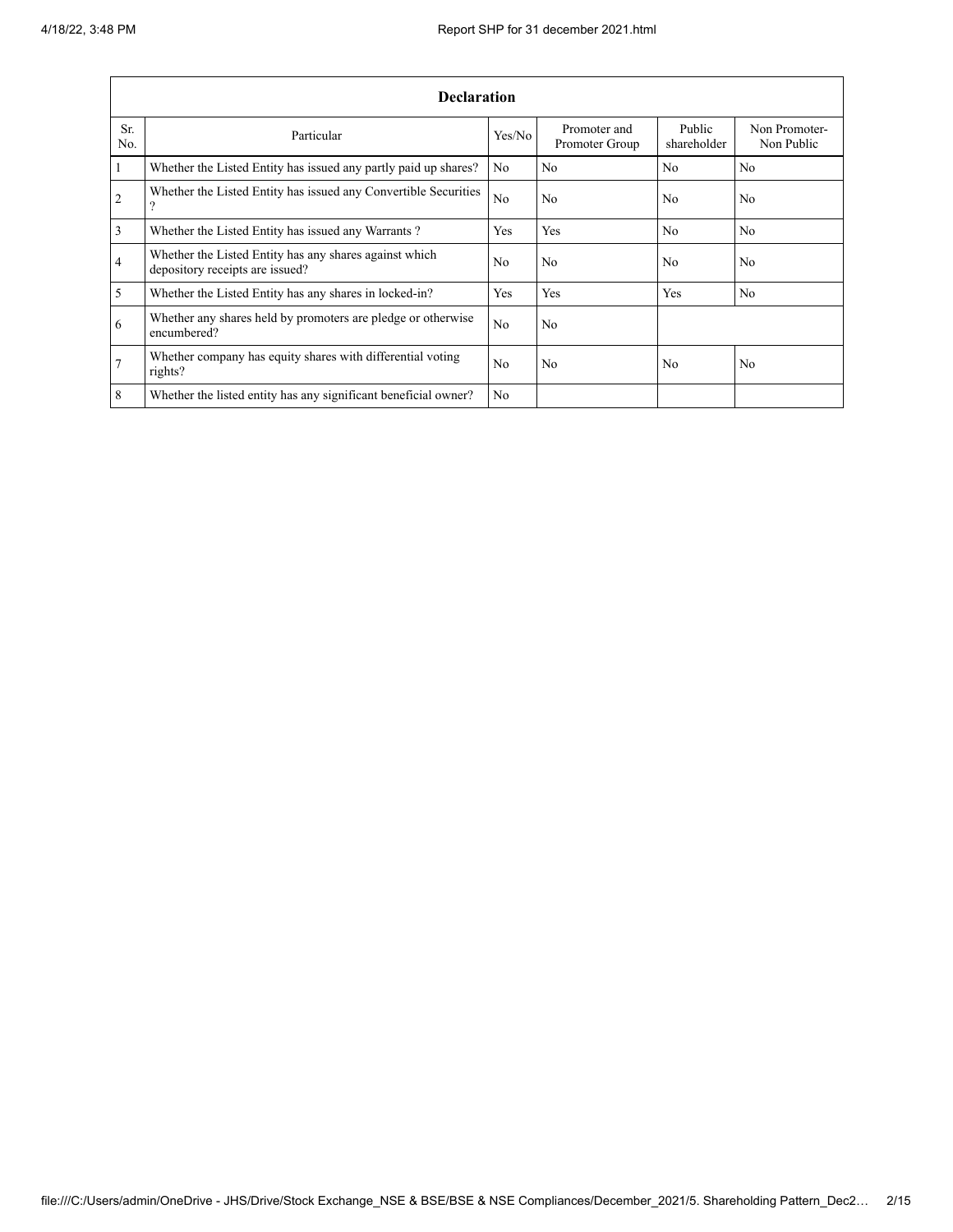|                 | Category                                  | Nos. Of        | No. of<br>fully paid | No. Of<br>Partly<br>paid-up | No. Of<br>shares         | Total nos.<br>shares         | Shareholding as a<br>% of total no. of | class of securities (IX)  |               | Number of Voting Rights held in each |            |
|-----------------|-------------------------------------------|----------------|----------------------|-----------------------------|--------------------------|------------------------------|----------------------------------------|---------------------------|---------------|--------------------------------------|------------|
| Category<br>(I) | of<br>shareholder                         | shareholders   | up equity            | equity                      | underlying<br>Depository | held (VII)                   | shares (calculated<br>as per SCRR,     | No of Voting (XIV) Rights |               |                                      | Total as a |
|                 | (II)                                      | (III)          | shares<br>held (IV)  | shares<br>held<br>(V)       | Receipts<br>(VI)         | $= (IV) +$<br>$(V)$ + $(VI)$ | 1957) (VIII) As a<br>% of $(A+B+C2)$   | Class eg:<br>X            | Class<br>eg:y | $%$ of<br>Total                      | $(A+B+C)$  |
| (A)             | Promoter<br>&<br>Promoter<br>Group        | $\overline{4}$ | 26897988             |                             |                          | 26897988                     | 41.77                                  | 26897988                  |               | 26897988                             | 41.77      |
| (B)             | Public                                    | 25151          | 37502477             |                             |                          | 37502477                     | 58.23                                  | 37502477                  |               | 37502477                             | 58.23      |
| (C)             | Non<br>Promoter-<br>Non Public            |                |                      |                             |                          |                              |                                        |                           |               |                                      |            |
| (C1)            | <b>Shares</b><br>underlying<br><b>DRs</b> |                |                      |                             |                          |                              |                                        |                           |               |                                      |            |
| (C2)            | Shares held<br>by<br>Employee<br>Trusts   |                |                      |                             |                          |                              |                                        |                           |               |                                      |            |
|                 | Total                                     | 25155          | 64400465             |                             |                          | 64400465                     | 100                                    | 64400465                  |               | 64400465                             | 100        |

## **Table I - Summary Statement holding of specified securities**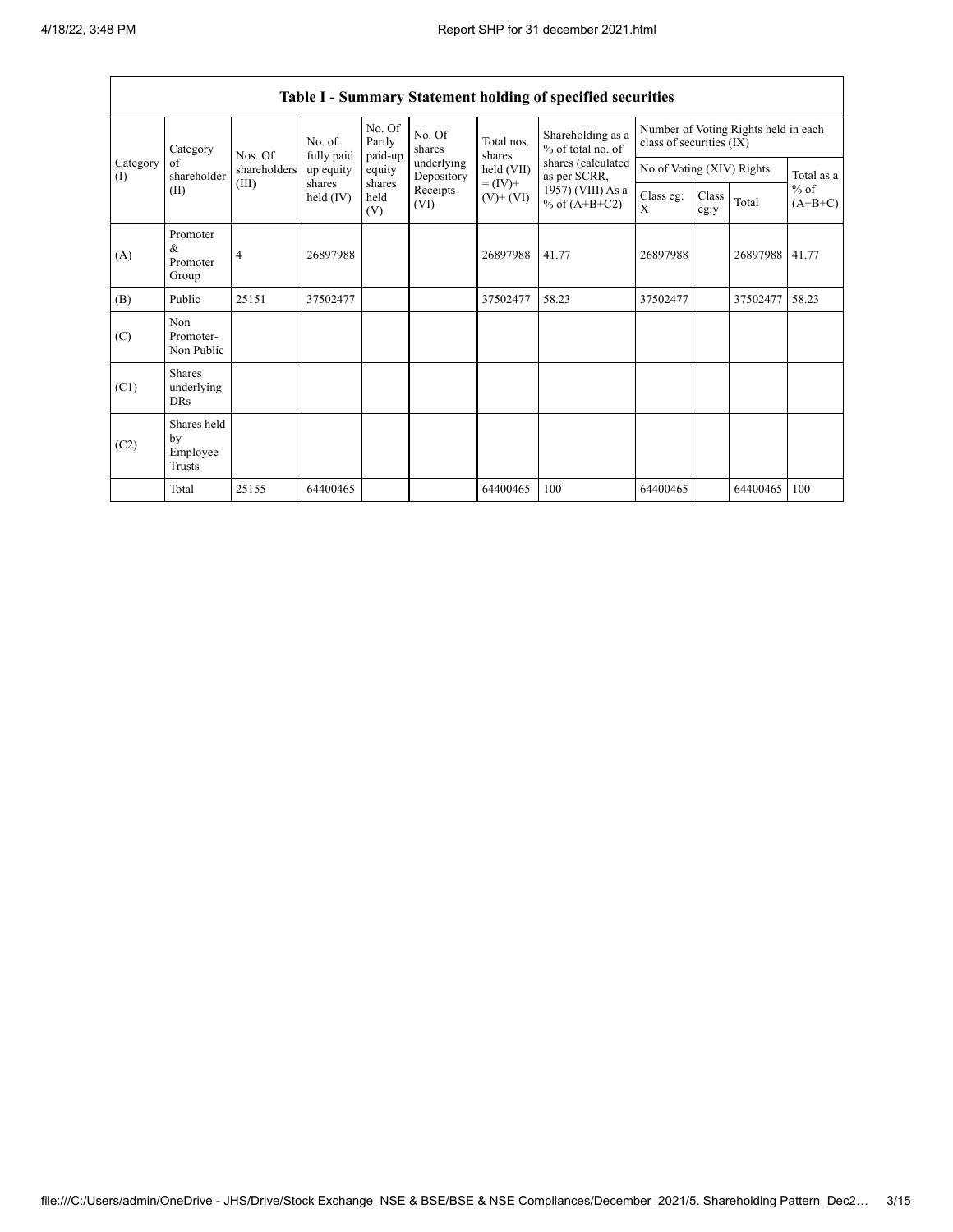Г

|          |                                           |                                                                                               |                                    |                                                           | Table I - Summary Statement holding of specified securities                                |                                        |                                                                               |            |                                                         |                                |
|----------|-------------------------------------------|-----------------------------------------------------------------------------------------------|------------------------------------|-----------------------------------------------------------|--------------------------------------------------------------------------------------------|----------------------------------------|-------------------------------------------------------------------------------|------------|---------------------------------------------------------|--------------------------------|
| Category | Category<br>of                            | No. Of<br>No. of<br><b>Shares</b><br><b>Shares</b><br>Underlying<br>Underlying<br>Outstanding |                                    | No. Of Shares<br>Underlying<br>Outstanding<br>convertible | Shareholding, as a<br>% assuming full<br>conversion of<br>convertible<br>securities (as a  | Number of<br>Locked in shares<br>(XII) | Number of<br><b>Shares</b><br>pledged or<br>otherwise<br>encumbered<br>(XIII) |            | Number of<br>equity shares<br>held in                   |                                |
| (I)      | shareholder<br>(II)                       | convertible<br>securities<br>(X)                                                              | Outstanding<br>Warrants<br>$(X_i)$ | securities and<br>No. Of<br>Warrants (Xi)<br>(a)          | percentage of<br>diluted share<br>capital) $(XI)$ =<br>$(VII)+(X)$ As a %<br>of $(A+B+C2)$ | No. (a)                                | As a<br>$\%$ of<br>total<br>Shares<br>held<br>(b)                             | No.<br>(a) | As a<br>$%$ of<br>total<br><b>Shares</b><br>held<br>(b) | dematerialized<br>form $(XIV)$ |
| (A)      | Promoter<br>$\&$<br>Promoter<br>Group     |                                                                                               | 500000                             | 500000                                                    | 42.22                                                                                      | 11750000                               | 43.68                                                                         |            |                                                         | 26897988                       |
| (B)      | Public                                    |                                                                                               |                                    |                                                           | 57.78                                                                                      | 3500000                                | 9.33                                                                          |            |                                                         | 37487770                       |
| (C)      | Non<br>Promoter-<br>Non Public            |                                                                                               |                                    |                                                           |                                                                                            |                                        |                                                                               |            |                                                         |                                |
| (C1)     | <b>Shares</b><br>underlying<br><b>DRs</b> |                                                                                               |                                    |                                                           |                                                                                            |                                        |                                                                               |            |                                                         |                                |
| (C2)     | Shares held<br>by<br>Employee<br>Trusts   |                                                                                               |                                    |                                                           |                                                                                            |                                        |                                                                               |            |                                                         |                                |
|          | Total                                     |                                                                                               | 500000                             | 500000                                                    | 100                                                                                        | 15250000                               | 23.68                                                                         |            |                                                         | 64385758                       |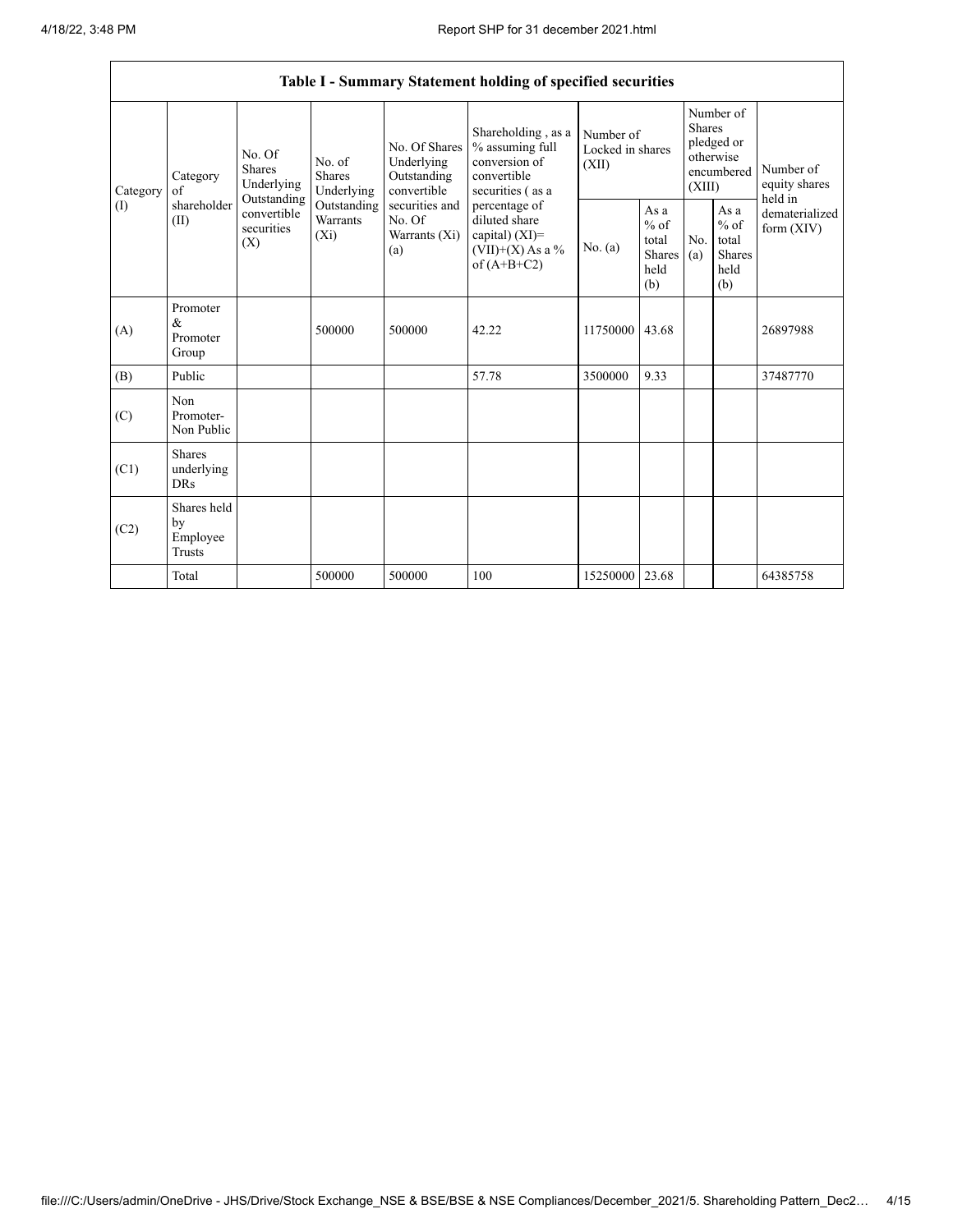|                                                                                                | Table II - Statement showing shareholding pattern of the Promoter and Promoter Group                                |                         |                                   |                                 |                                    |                             |                                                  |                                                                  |               |          |                                 |
|------------------------------------------------------------------------------------------------|---------------------------------------------------------------------------------------------------------------------|-------------------------|-----------------------------------|---------------------------------|------------------------------------|-----------------------------|--------------------------------------------------|------------------------------------------------------------------|---------------|----------|---------------------------------|
|                                                                                                |                                                                                                                     |                         |                                   | No.<br>Of                       | No. Of                             | Total nos.                  | Shareholding<br>as a % of<br>total no. of        | Number of Voting Rights held in each<br>class of securities (IX) |               |          |                                 |
| Sr.                                                                                            | Category &<br>Name of the                                                                                           | Nos. Of<br>shareholders | No. of<br>fully paid<br>up equity | Partly<br>paid-<br>up           | shares<br>underlying<br>Depository | shares<br>held<br>$(VII) =$ | shares<br>(calculated<br>as per                  | No of Voting (XIV) Rights                                        |               |          | Total<br>as a $\%$              |
|                                                                                                | Shareholders (I)                                                                                                    | (III)                   | shares<br>held (IV)               | equity<br>shares<br>held<br>(V) | Receipts<br>(VI)                   | $(IV)+$<br>$(V)$ + $(VI)$   | SCRR,<br>1957) (VIII)<br>As a % of<br>$(A+B+C2)$ | Class eg:<br>X                                                   | Class<br>eg:y | Total    | of<br>Total<br>Voting<br>rights |
| A                                                                                              | Table II - Statement showing shareholding pattern of the Promoter and Promoter Group                                |                         |                                   |                                 |                                    |                             |                                                  |                                                                  |               |          |                                 |
| (1)                                                                                            | Indian                                                                                                              |                         |                                   |                                 |                                    |                             |                                                  |                                                                  |               |          |                                 |
| (a)                                                                                            | Individuals/Hindu<br>undivided Family                                                                               | $\overline{4}$          | 26897988                          |                                 |                                    | 26897988                    | 41.77                                            | 26897988                                                         |               | 26897988 | 41.77                           |
| Sub-Total<br>(A)(1)                                                                            |                                                                                                                     | $\overline{4}$          | 26897988                          |                                 |                                    | 26897988                    | 41.77                                            | 26897988                                                         |               | 26897988 | 41.77                           |
| (2)                                                                                            | Foreign                                                                                                             |                         |                                   |                                 |                                    |                             |                                                  |                                                                  |               |          |                                 |
| Total<br>Shareholding<br>of Promoter<br>and<br>Promoter<br>Group $(A)=$<br>$(A)(1)+(A)$<br>(2) |                                                                                                                     | 4                       | 26897988                          |                                 |                                    | 26897988                    | 41.77                                            | 26897988                                                         |               | 26897988 | 41.77                           |
| $\, {\bf B}$                                                                                   | Table III - Statement showing shareholding pattern of the Public shareholder                                        |                         |                                   |                                 |                                    |                             |                                                  |                                                                  |               |          |                                 |
| (1)                                                                                            | Institutions                                                                                                        |                         |                                   |                                 |                                    |                             |                                                  |                                                                  |               |          |                                 |
| (e)                                                                                            | Foreign Portfolio<br>Investors                                                                                      | $\mathbf{1}$            | 23154                             |                                 |                                    | 23154                       | 0.04                                             | 23154                                                            |               | 23154    | 0.04                            |
| Sub-Total<br>(B)(1)                                                                            |                                                                                                                     | $\mathbf{1}$            | 23154                             |                                 |                                    | 23154                       | 0.04                                             | 23154                                                            |               | 23154    | 0.04                            |
| (3)                                                                                            | Non-institutions                                                                                                    |                         |                                   |                                 |                                    |                             |                                                  |                                                                  |               |          |                                 |
| (a(i))                                                                                         | Individuals -<br>i.Individual<br>shareholders<br>holding nominal<br>share capital up<br>to Rs. 2 lakhs.             | 24536                   | 15794733                          |                                 |                                    | 15794733                    | 24.53                                            | 15794733                                                         |               | 15794733 | 24.53                           |
| (a(ii))                                                                                        | Individuals - ii.<br>Individual<br>shareholders<br>holding nominal<br>share capital in<br>excess of Rs. 2<br>lakhs. | 114                     | 15053210                          |                                 |                                    | 15053210 23.37              |                                                  | 15053210                                                         |               | 15053210 | 23.37                           |
| (e)                                                                                            | Any Other<br>(specify)                                                                                              | 500                     | 6631380                           |                                 |                                    | 6631380                     | 10.3                                             | 6631380                                                          |               | 6631380  | 10.3                            |
| Sub-Total<br>(B)(3)                                                                            |                                                                                                                     | 25150                   | 37479323                          |                                 |                                    | 37479323                    | 58.2                                             | 37479323                                                         |               | 37479323 | 58.2                            |
| <b>Total Public</b><br>Shareholding<br>$(B)=(B)(1)+$<br>$(B)(2)+(B)$<br>(3)                    |                                                                                                                     | 25151                   | 37502477                          |                                 |                                    | 37502477                    | 58.23                                            | 37502477                                                         |               | 37502477 | 58.23                           |
| $\mathbf C$                                                                                    | Table IV - Statement showing shareholding pattern of the Non Promoter- Non Public shareholder                       |                         |                                   |                                 |                                    |                             |                                                  |                                                                  |               |          |                                 |
| Total (<br>$A+B+C2$ )                                                                          |                                                                                                                     | 25155                   | 64400465                          |                                 |                                    | 64400465                    | 100                                              | 64400465                                                         |               | 64400465 | 100                             |
| Total<br>$(A+B+C)$                                                                             |                                                                                                                     | 25155                   | 64400465                          |                                 |                                    | 64400465                    | 100                                              | 64400465                                                         |               | 64400465 | 100                             |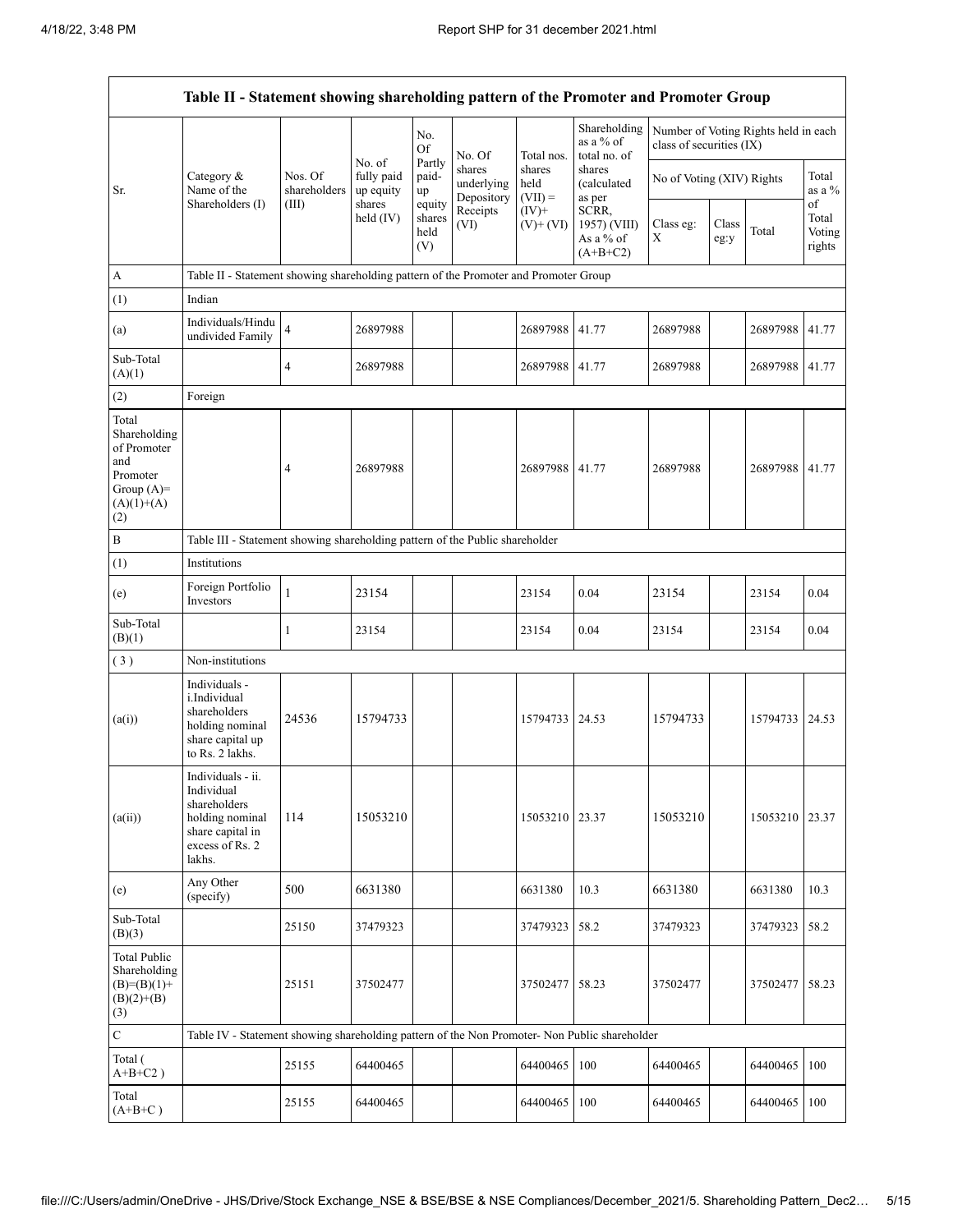|                                                                                         |                                                 |                                       |                                                           | Table II - Statement showing shareholding pattern of the Promoter and Promoter Group          |                                        |                                                  |                                                                               |                                                  |                                       |
|-----------------------------------------------------------------------------------------|-------------------------------------------------|---------------------------------------|-----------------------------------------------------------|-----------------------------------------------------------------------------------------------|----------------------------------------|--------------------------------------------------|-------------------------------------------------------------------------------|--------------------------------------------------|---------------------------------------|
| Sr.                                                                                     | No. Of<br>Shares<br>Underlying                  | No. of<br><b>Shares</b><br>Underlying | No. Of Shares<br>Underlying<br>Outstanding<br>convertible | Shareholding, as a %<br>assuming full<br>conversion of<br>convertible securities (            | Number of<br>Locked in shares<br>(XII) |                                                  | Number of<br><b>Shares</b><br>pledged or<br>otherwise<br>encumbered<br>(XIII) |                                                  | Number of<br>equity shares<br>held in |
|                                                                                         | Outstanding<br>convertible<br>securities<br>(X) | Outstanding<br>Warrants<br>$(X_i)$    | securities and<br>No. Of<br>Warrants (Xi)<br>(a)          | as a percentage of<br>diluted share capital)<br>$(XI)=(VII)+(X) As a %$<br>of $(A+B+C2)$      | No. (a)                                | As a<br>$%$ of<br>total<br>Shares<br>held<br>(b) | No.<br>(a)                                                                    | As a<br>$%$ of<br>total<br>Shares<br>held<br>(b) | dematerialized<br>form (XIV)          |
| $\boldsymbol{A}$                                                                        |                                                 |                                       |                                                           | Table II - Statement showing shareholding pattern of the Promoter and Promoter Group          |                                        |                                                  |                                                                               |                                                  |                                       |
| (1)                                                                                     | Indian                                          |                                       |                                                           |                                                                                               |                                        |                                                  |                                                                               |                                                  |                                       |
| (a)                                                                                     |                                                 | 500000                                | 500000                                                    | 42.22                                                                                         | 11750000 43.68                         |                                                  |                                                                               |                                                  | 26897988                              |
| Sub-Total (A)<br>(1)                                                                    |                                                 | 500000                                | 500000                                                    | 42.22                                                                                         | 11750000 43.68                         |                                                  |                                                                               |                                                  | 26897988                              |
| (2)                                                                                     | Foreign                                         |                                       |                                                           |                                                                                               |                                        |                                                  |                                                                               |                                                  |                                       |
| Total<br>Shareholding<br>of Promoter<br>and Promoter<br>Group $(A)=$<br>$(A)(1)+(A)(2)$ |                                                 | 500000                                | 500000                                                    | 42.22                                                                                         | 11750000                               | 43.68                                            |                                                                               |                                                  | 26897988                              |
| $\, {\bf B}$                                                                            |                                                 |                                       |                                                           | Table III - Statement showing shareholding pattern of the Public shareholder                  |                                        |                                                  |                                                                               |                                                  |                                       |
| (1)                                                                                     | Institutions                                    |                                       |                                                           |                                                                                               |                                        |                                                  |                                                                               |                                                  |                                       |
| (e)                                                                                     |                                                 |                                       |                                                           | 0.04                                                                                          | $\boldsymbol{0}$                       | $\boldsymbol{0}$                                 |                                                                               |                                                  | 23154                                 |
| Sub-Total (B)<br>(1)                                                                    |                                                 |                                       |                                                           | 0.04                                                                                          | $\boldsymbol{0}$                       | $\mathbf{0}$                                     |                                                                               |                                                  | 23154                                 |
| (3)                                                                                     | Non-institutions                                |                                       |                                                           |                                                                                               |                                        |                                                  |                                                                               |                                                  |                                       |
| (a(i))                                                                                  |                                                 |                                       |                                                           | 24.34                                                                                         | $\boldsymbol{0}$                       | $\boldsymbol{0}$                                 |                                                                               |                                                  | 15780026                              |
| (a(ii))                                                                                 |                                                 |                                       |                                                           | 23.19                                                                                         | $\boldsymbol{0}$                       | $\overline{0}$                                   |                                                                               |                                                  | 15053210                              |
| (e)                                                                                     |                                                 |                                       |                                                           | 10.22                                                                                         | 3500000                                | 52.78                                            |                                                                               |                                                  | 6631380                               |
| Sub-Total (B)<br>(3)                                                                    |                                                 |                                       |                                                           | 57.75                                                                                         | 3500000                                | 9.34                                             |                                                                               |                                                  | 37464616                              |
| <b>Total Public</b><br>Shareholding<br>$(B)= (B)(1) +$<br>$(B)(2)+(B)(3)$               |                                                 |                                       |                                                           | 57.78                                                                                         | 3500000                                | 9.33                                             |                                                                               |                                                  | 37487770                              |
| $\mathbf C$                                                                             |                                                 |                                       |                                                           | Table IV - Statement showing shareholding pattern of the Non Promoter- Non Public shareholder |                                        |                                                  |                                                                               |                                                  |                                       |
| Total (<br>$A+B+C2$ )                                                                   |                                                 | 500000                                | 500000                                                    | 100                                                                                           | 15250000                               | 23.68                                            |                                                                               |                                                  | 64385758                              |
| Total<br>$(A+B+C)$                                                                      |                                                 | 500000                                | 500000                                                    | 100                                                                                           | 15250000 23.68                         |                                                  |                                                                               |                                                  | 64385758                              |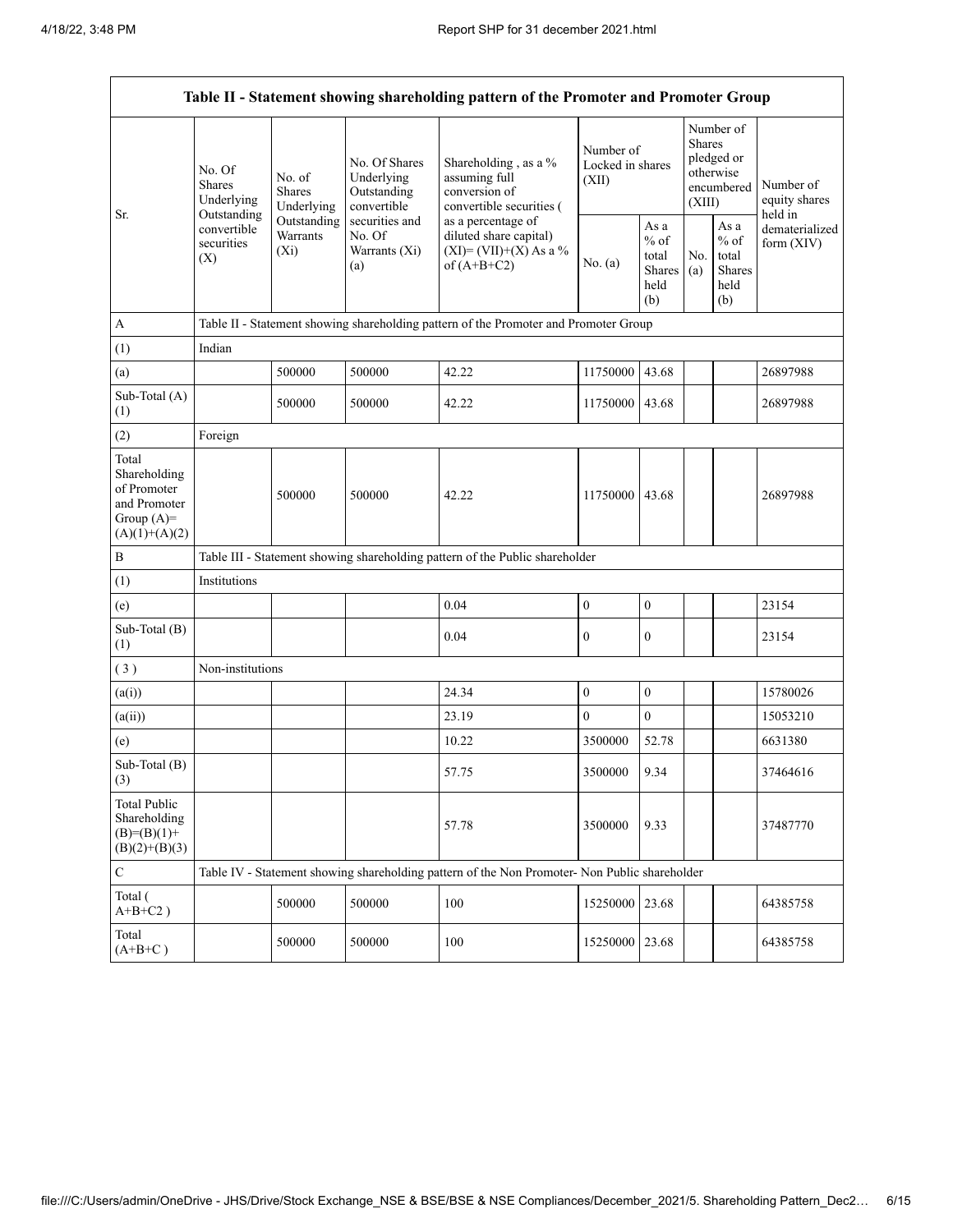|                                                                                                                                                                                          | Individuals/Hindu undivided Family |                                                               |                               |                                       |                          |  |  |  |  |  |  |
|------------------------------------------------------------------------------------------------------------------------------------------------------------------------------------------|------------------------------------|---------------------------------------------------------------|-------------------------------|---------------------------------------|--------------------------|--|--|--|--|--|--|
| Searial No.                                                                                                                                                                              | $\mathbf{1}$                       | $\overline{2}$                                                | 3                             | $\overline{4}$                        |                          |  |  |  |  |  |  |
| Name of the<br>Shareholders (I)                                                                                                                                                          | <b>NIKHIL</b><br><b>NANDA</b>      | <b>DALJIT SINGH</b><br><b>GREWAL</b>                          | <b>SUSHMA</b><br><b>NANDA</b> | <b>HARISH CHANDER</b><br><b>NANDA</b> | Click here to go<br>back |  |  |  |  |  |  |
| PAN (II)                                                                                                                                                                                 | AACPN9260H                         | AASPG5876E                                                    | ACOPN2668R                    | AAHPN0300K                            | Total                    |  |  |  |  |  |  |
| No. of fully paid<br>up equity shares<br>held (IV)                                                                                                                                       | 23810774                           | 1500                                                          | 3065983                       | 19731                                 | 26897988                 |  |  |  |  |  |  |
| No. Of Partly paid-<br>up equity shares<br>held(V)                                                                                                                                       |                                    |                                                               |                               |                                       |                          |  |  |  |  |  |  |
| No. Of shares<br>underlying<br>Depository<br>Receipts (VI)                                                                                                                               |                                    |                                                               |                               |                                       |                          |  |  |  |  |  |  |
| Total nos. shares<br>held $(VII) = (IV) +$<br>$(V)$ + $(VI)$                                                                                                                             | 23810774                           | 1500                                                          | 3065983                       | 19731                                 | 26897988                 |  |  |  |  |  |  |
| Shareholding as a<br>% of total no. of<br>shares (calculated<br>as per SCRR,<br>1957) (VIII) As a<br>% of $(A+B+C2)$                                                                     | 36.97                              | $\boldsymbol{0}$                                              | 4.76                          | 0.03                                  | 41.77                    |  |  |  |  |  |  |
|                                                                                                                                                                                          |                                    | Number of Voting Rights held in each class of securities (IX) |                               |                                       |                          |  |  |  |  |  |  |
| Class eg:X                                                                                                                                                                               | 23810774                           | 1500                                                          | 3065983                       | 19731                                 | 26897988                 |  |  |  |  |  |  |
| Class eg:y                                                                                                                                                                               |                                    |                                                               |                               |                                       |                          |  |  |  |  |  |  |
| Total                                                                                                                                                                                    | 23810774                           | 1500                                                          | 3065983                       | 19731                                 | 26897988                 |  |  |  |  |  |  |
| Total as a % of<br><b>Total Voting rights</b>                                                                                                                                            | 36.97                              | $\boldsymbol{0}$                                              | 4.76                          | 0.03                                  | 41.77                    |  |  |  |  |  |  |
| No. Of Shares<br>Underlying<br>Outstanding<br>convertible<br>securities $(X)$                                                                                                            |                                    |                                                               |                               |                                       |                          |  |  |  |  |  |  |
| No. of Shares<br>Underlying<br>Outstanding<br>Warrants (Xi)                                                                                                                              | 500000                             | $\boldsymbol{0}$                                              | 0                             | $\boldsymbol{0}$                      | 500000                   |  |  |  |  |  |  |
| No. Of Shares<br>Underlying<br>Outstanding<br>convertible<br>securities and No.<br>Of Warrants (Xi)<br>(a)                                                                               | 500000                             | $\mathbf{0}$                                                  | $\boldsymbol{0}$              | $\boldsymbol{0}$                      | 500000                   |  |  |  |  |  |  |
| Shareholding, as a<br>% assuming full<br>conversion of<br>convertible<br>securities (as a<br>percentage of<br>diluted share<br>capital) (XI)=<br>$(VII)+(Xi)(a)$ As a<br>% of $(A+B+C2)$ | 37.46                              | $\boldsymbol{0}$                                              | 4.72                          | 0.03                                  | 42.22                    |  |  |  |  |  |  |
| Number of Locked in shares (XII)                                                                                                                                                         |                                    |                                                               |                               |                                       |                          |  |  |  |  |  |  |
| No. (a)                                                                                                                                                                                  | 11750000                           | $\boldsymbol{0}$                                              | $\boldsymbol{0}$              | $\boldsymbol{0}$                      | 11750000                 |  |  |  |  |  |  |
| As a % of total<br>Shares held (b)                                                                                                                                                       | 49.35                              | $\mathbf{0}$                                                  | $\boldsymbol{0}$              | $\boldsymbol{0}$                      | 43.68                    |  |  |  |  |  |  |
|                                                                                                                                                                                          |                                    | Number of Shares pledged or otherwise encumbered (XIII)       |                               |                                       |                          |  |  |  |  |  |  |
| No. (a)                                                                                                                                                                                  |                                    |                                                               |                               |                                       |                          |  |  |  |  |  |  |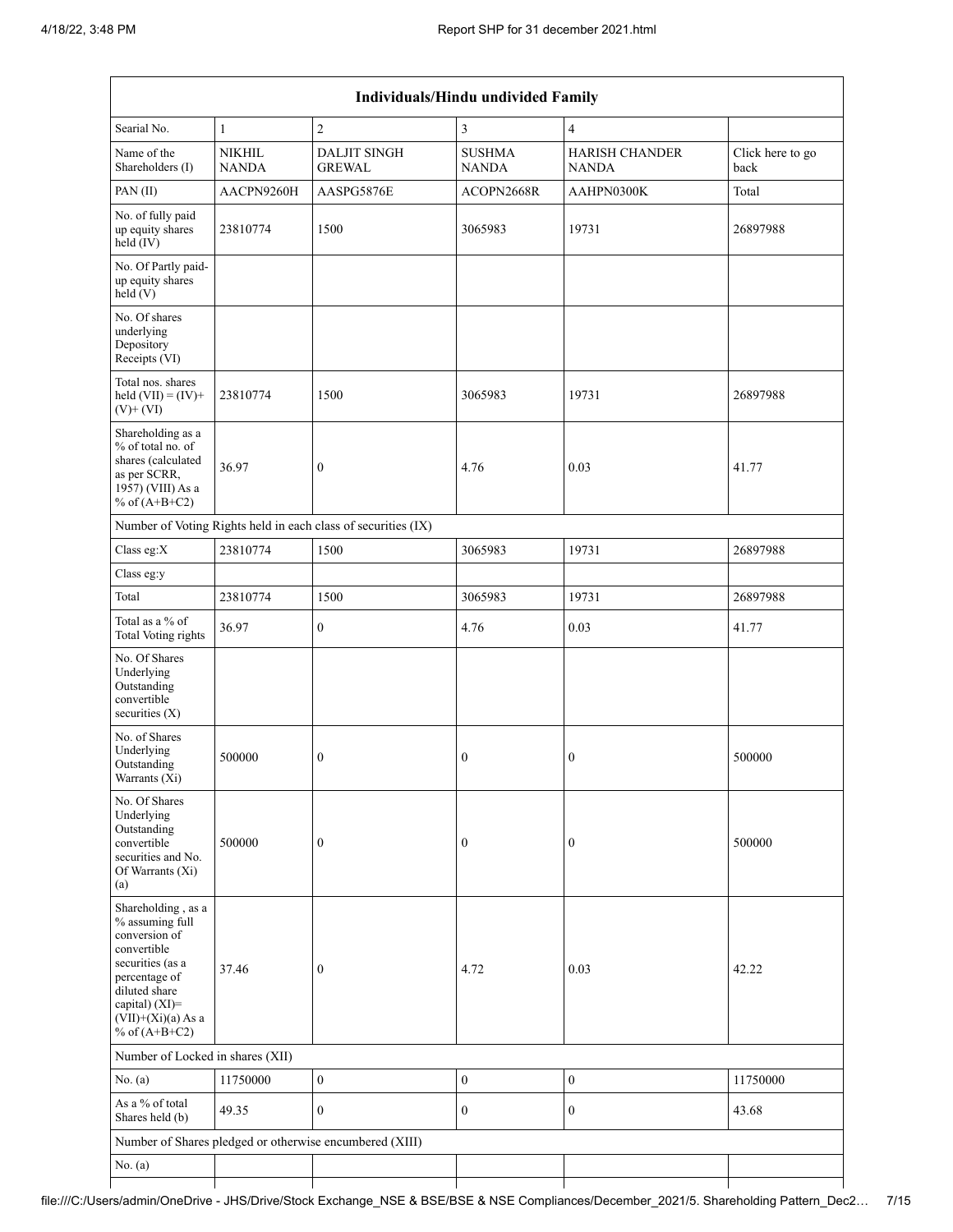## 4/18/22, 3:48 PM Report SHP for 31 december 2021.html

| As a % of total<br>Shares held (b)                                   |          |                |                |                |          |
|----------------------------------------------------------------------|----------|----------------|----------------|----------------|----------|
| Number of equity<br>shares held in<br>dematerialized<br>form $(XIV)$ | 23810774 | 1500           | 3065983        | 19731          | 26897988 |
| Reason for not providing PAN                                         |          |                |                |                |          |
| Reason for not<br>providing PAN                                      |          |                |                |                |          |
| Shareholder type                                                     | Promoter | Promoter Group | Promoter Group | Promoter Group |          |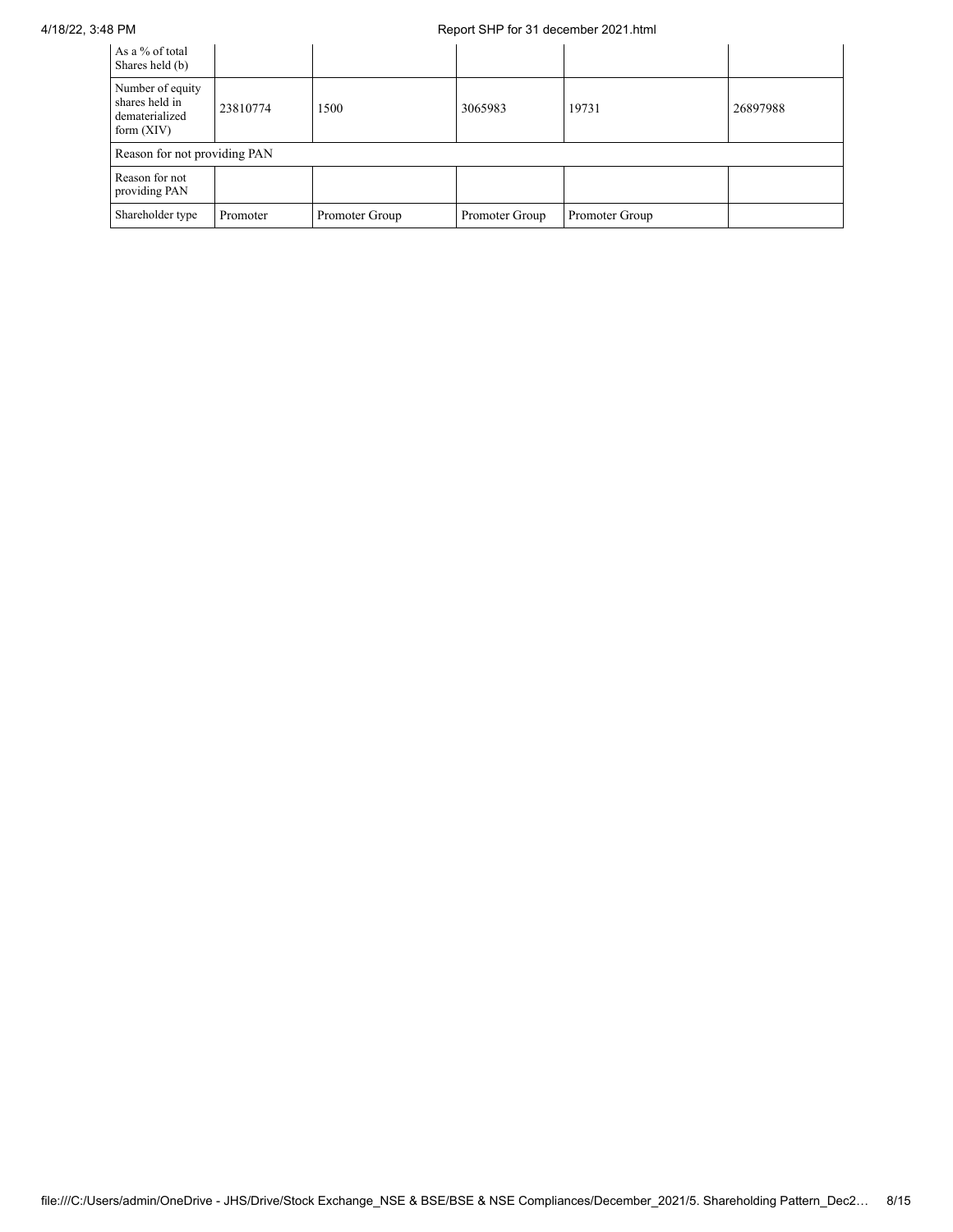|                                                                                                                                                                                      |                    |                                                               |                  | Individuals - ii. Individual shareholders holding nominal share capital in excess of Rs. 2 lakhs. |                       |
|--------------------------------------------------------------------------------------------------------------------------------------------------------------------------------------|--------------------|---------------------------------------------------------------|------------------|---------------------------------------------------------------------------------------------------|-----------------------|
| Searial No.                                                                                                                                                                          | $\mathbf{1}$       | $\sqrt{2}$                                                    | $\mathfrak{Z}$   | 4                                                                                                 |                       |
| Name of the<br>Shareholders (I)                                                                                                                                                      | <b>AMIT SAXENA</b> | VIJAY MOHAN GOVILA                                            | NIKHIL VORA      | VORA CHAITALI NIKHIL                                                                              | Click here to go back |
| PAN (II)                                                                                                                                                                             | AATPS9756Q         | ABSPG9975D                                                    | AAXPV2953N       | AECPV0195B                                                                                        | Total                 |
| No. of fully paid<br>up equity shares<br>held (IV)                                                                                                                                   | 1482777            | 2500000                                                       | 2094547          | 2000000                                                                                           | 8077324               |
| No. Of Partly paid-<br>up equity shares<br>held (V)                                                                                                                                  |                    |                                                               |                  |                                                                                                   |                       |
| No. Of shares<br>underlying<br>Depository<br>Receipts (VI)                                                                                                                           |                    |                                                               |                  |                                                                                                   |                       |
| Total nos. shares<br>held $(VII) = (IV) +$<br>$(V)$ + $(VI)$                                                                                                                         | 1482777            | 2500000                                                       | 2094547          | 2000000                                                                                           | 8077324               |
| Shareholding as a<br>% of total no. of<br>shares (calculated<br>as per SCRR,<br>1957) (VIII) As a<br>% of $(A+B+C2)$                                                                 | 2.3                | 3.88                                                          | 3.25             | 3.11                                                                                              | 12.54                 |
|                                                                                                                                                                                      |                    | Number of Voting Rights held in each class of securities (IX) |                  |                                                                                                   |                       |
| Class eg: X                                                                                                                                                                          | 1482777            | 2500000                                                       | 2094547          | 2000000                                                                                           | 8077324               |
| Class eg:y                                                                                                                                                                           |                    |                                                               |                  |                                                                                                   |                       |
| Total                                                                                                                                                                                | 1482777            | 2500000                                                       | 2094547          | 2000000                                                                                           | 8077324               |
| Total as a % of<br><b>Total Voting rights</b>                                                                                                                                        | 2.3                | 3.88                                                          | 3.25             | 3.11                                                                                              | 12.54                 |
| No. Of Shares<br>Underlying<br>Outstanding<br>convertible<br>securities (X)                                                                                                          |                    |                                                               |                  |                                                                                                   |                       |
| No. of Shares<br>Underlying<br>Outstanding<br>Warrants (Xi)                                                                                                                          |                    |                                                               |                  |                                                                                                   |                       |
| No. Of Shares<br>Underlying<br>Outstanding<br>convertible<br>securities and No.<br>Of Warrants (Xi)<br>(a)                                                                           |                    |                                                               |                  |                                                                                                   |                       |
| Shareholding, as a<br>% assuming full<br>conversion of<br>convertible<br>securities (as a<br>percentage of<br>diluted share<br>capital) (XI)=<br>$(VII)+(X)$ As a %<br>of $(A+B+C2)$ | 2.28               | 3.85                                                          | 3.23             | 3.08                                                                                              | 12.45                 |
| Number of Locked in shares (XII)                                                                                                                                                     |                    |                                                               |                  |                                                                                                   |                       |
| No. (a)                                                                                                                                                                              | $\boldsymbol{0}$   | $\boldsymbol{0}$                                              | $\boldsymbol{0}$ | $\boldsymbol{0}$                                                                                  | $\mathbf{0}$          |
| As a % of total<br>Shares held (b)                                                                                                                                                   | $\mathbf{0}$       | $\overline{0}$                                                | $\mathbf{0}$     | $\boldsymbol{0}$                                                                                  | $\mathbf{0}$          |
| Number of equity<br>shares held in<br>dematerialized<br>form (XIV)                                                                                                                   | 1482777            | 2500000                                                       | 2094547          | 2000000                                                                                           | 8077324               |

file:///C:/Users/admin/OneDrive - JHS/Drive/Stock Exchange\_NSE & BSE/BSE & NSE Compliances/December\_2021/5. Shareholding Pattern\_Dec2… 9/15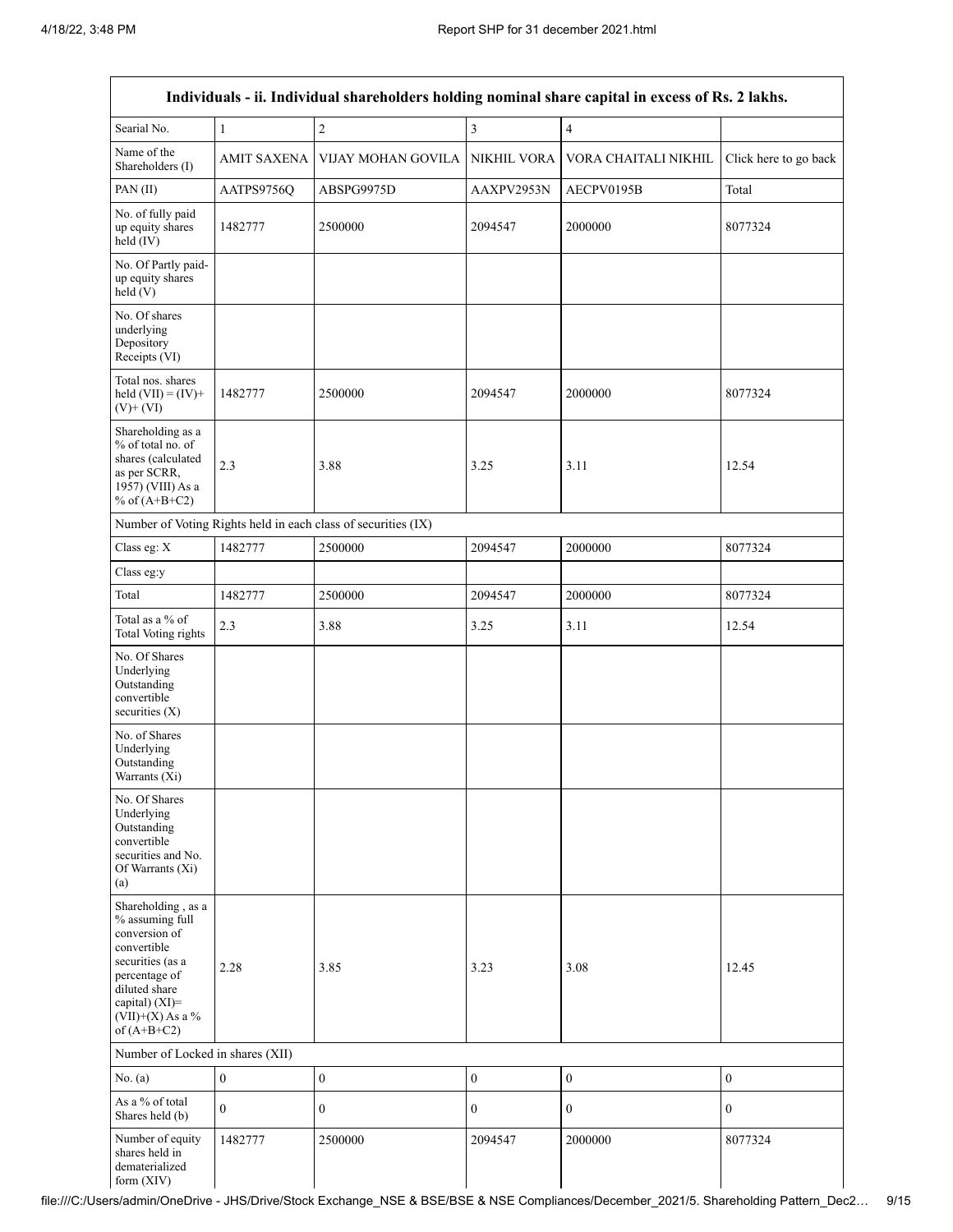| Reason for not providing PAN    |  |  |  |
|---------------------------------|--|--|--|
| Reason for not<br>providing PAN |  |  |  |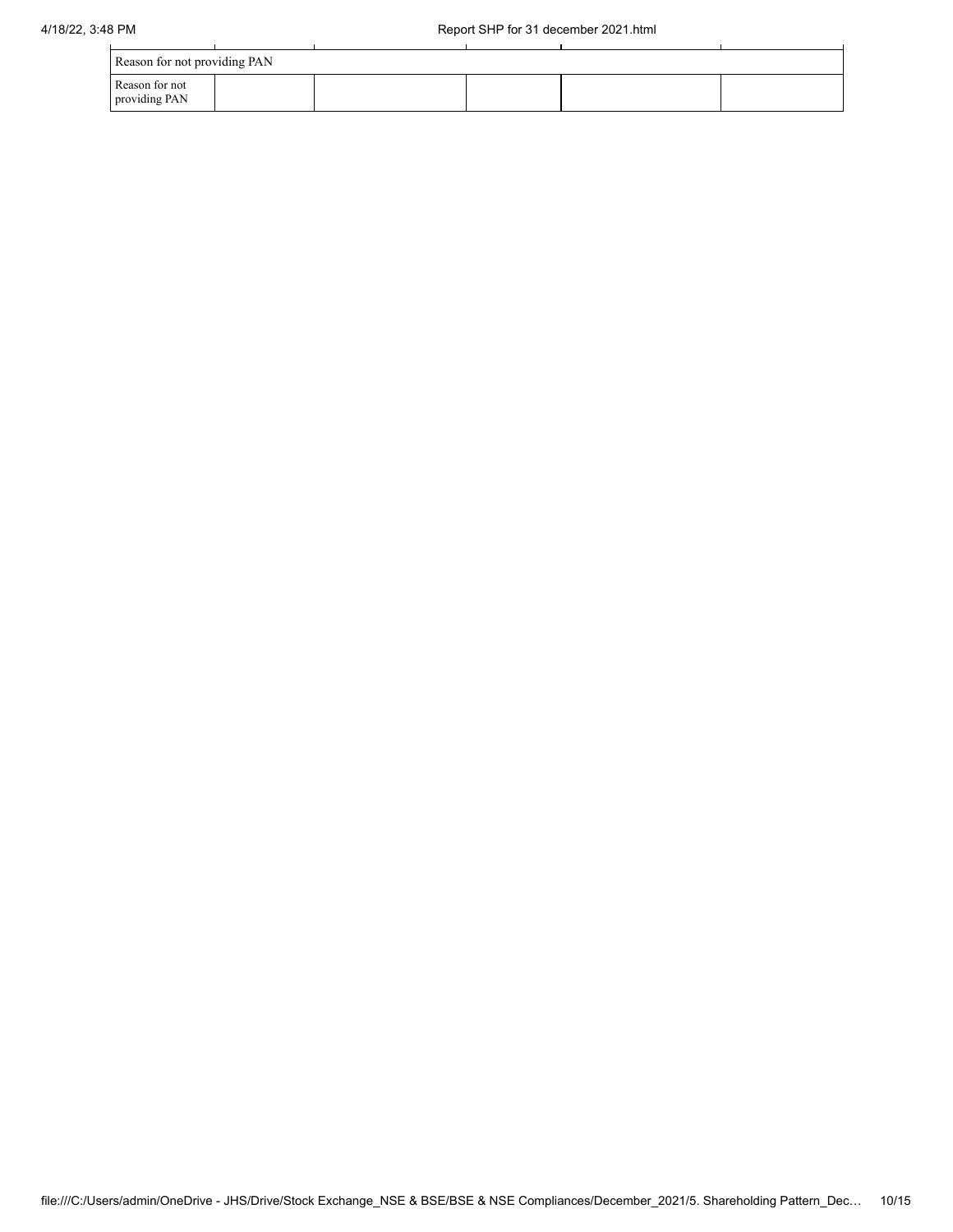|                                                                                                                                                  | Any Other (specify)                                           |                                              |                                              |                            |                                  |                                      |                     |  |  |  |  |  |  |
|--------------------------------------------------------------------------------------------------------------------------------------------------|---------------------------------------------------------------|----------------------------------------------|----------------------------------------------|----------------------------|----------------------------------|--------------------------------------|---------------------|--|--|--|--|--|--|
| Searial No.                                                                                                                                      | 1                                                             | $\overline{c}$                               | 3                                            | $\overline{4}$             | 5                                | 6                                    | $\sqrt{ }$          |  |  |  |  |  |  |
| Category                                                                                                                                         | <b>Bodies Corporate</b>                                       | <b>Bodies Corporate</b>                      | <b>Bodies Corporate</b>                      | <b>Bodies</b><br>Corporate | Non-<br>Resident<br>Indian (NRI) | Others                               | Clearing<br>Members |  |  |  |  |  |  |
| Category / More<br>than 1 percentage                                                                                                             | More than 1<br>percentage of<br>shareholding                  | More than 1<br>percentage of<br>shareholding | More than 1<br>percentage of<br>shareholding | Category                   | Category                         | Category                             | Category            |  |  |  |  |  |  |
| Name of the<br>Shareholders (I)                                                                                                                  | PARKER MULTI<br><b>COMMODITIES</b>                            | <b>GRK ASSOCIATES</b><br>PRIVATE LIMITED     | ZAVERI<br><b>FINSTOCK PVT.</b><br>LTD.       |                            |                                  | Non Residents<br>non<br>Repartriates |                     |  |  |  |  |  |  |
| PAN(II)                                                                                                                                          | AAACP9355J                                                    | AAECG0933F                                   | AAACZ1117A                                   |                            |                                  |                                      |                     |  |  |  |  |  |  |
| No. of the<br>Shareholders (I)                                                                                                                   | 1                                                             | 1                                            | 1                                            | 113                        | 213                              | 92                                   | 81                  |  |  |  |  |  |  |
| No. of fully paid<br>up equity shares<br>held $(IV)$                                                                                             | 1750000                                                       | 699742                                       | 1750000                                      | 5324477                    | 422981                           | 119288                               | 721838              |  |  |  |  |  |  |
| No. Of Partly paid-<br>up equity shares<br>held(V)                                                                                               |                                                               |                                              |                                              |                            |                                  |                                      |                     |  |  |  |  |  |  |
| No. Of shares<br>underlying<br>Depository<br>Receipts (VI)                                                                                       |                                                               |                                              |                                              |                            |                                  |                                      |                     |  |  |  |  |  |  |
| Total nos. shares<br>held $(VII) = (IV) +$<br>$(V)$ + $(VI)$                                                                                     | 1750000                                                       | 699742                                       | 1750000                                      | 5324477                    | 422981                           | 119288                               | 721838              |  |  |  |  |  |  |
| Shareholding as a<br>% of total no. of<br>shares (calculated<br>as per SCRR,<br>1957) (VIII) As a<br>% of $(A+B+C2)$                             | 2.72                                                          | 1.09                                         | 2.72                                         | 8.27                       | 0.66                             | 0.19                                 | 1.12                |  |  |  |  |  |  |
|                                                                                                                                                  | Number of Voting Rights held in each class of securities (IX) |                                              |                                              |                            |                                  |                                      |                     |  |  |  |  |  |  |
| Class eg: X                                                                                                                                      | 1750000                                                       | 699742                                       | 1750000                                      | 5324477                    | 422981                           | 119288                               | 721838              |  |  |  |  |  |  |
| Class eg:y                                                                                                                                       |                                                               |                                              |                                              |                            |                                  |                                      |                     |  |  |  |  |  |  |
| Total                                                                                                                                            | 1750000                                                       | 699742                                       | 1750000                                      | 5324477                    | 422981                           | 119288                               | 721838              |  |  |  |  |  |  |
| Total as a % of<br><b>Total Voting rights</b>                                                                                                    | 2.72                                                          | 1.09                                         | 2.72                                         | 8.27                       | 0.66                             | 0.19                                 | 1.12                |  |  |  |  |  |  |
| No. Of Shares<br>Underlying<br>Outstanding<br>convertible<br>securities $(X)$                                                                    |                                                               |                                              |                                              |                            |                                  |                                      |                     |  |  |  |  |  |  |
| No. of Shares<br>Underlying<br>Outstanding<br>Warrants (Xi)                                                                                      |                                                               |                                              |                                              |                            |                                  |                                      |                     |  |  |  |  |  |  |
| No. Of Shares<br>Underlying<br>Outstanding<br>convertible<br>securities and No.<br>Of Warrants (Xi)<br>(a)                                       |                                                               |                                              |                                              |                            |                                  |                                      |                     |  |  |  |  |  |  |
| Shareholding, as a<br>% assuming full<br>conversion of<br>convertible<br>securities (as a<br>percentage of<br>diluted share<br>capital) $(XI)$ = | 2.7                                                           | 1.08                                         | 2.7                                          | 8.2                        | 0.65                             | $0.18\,$                             | 1.11                |  |  |  |  |  |  |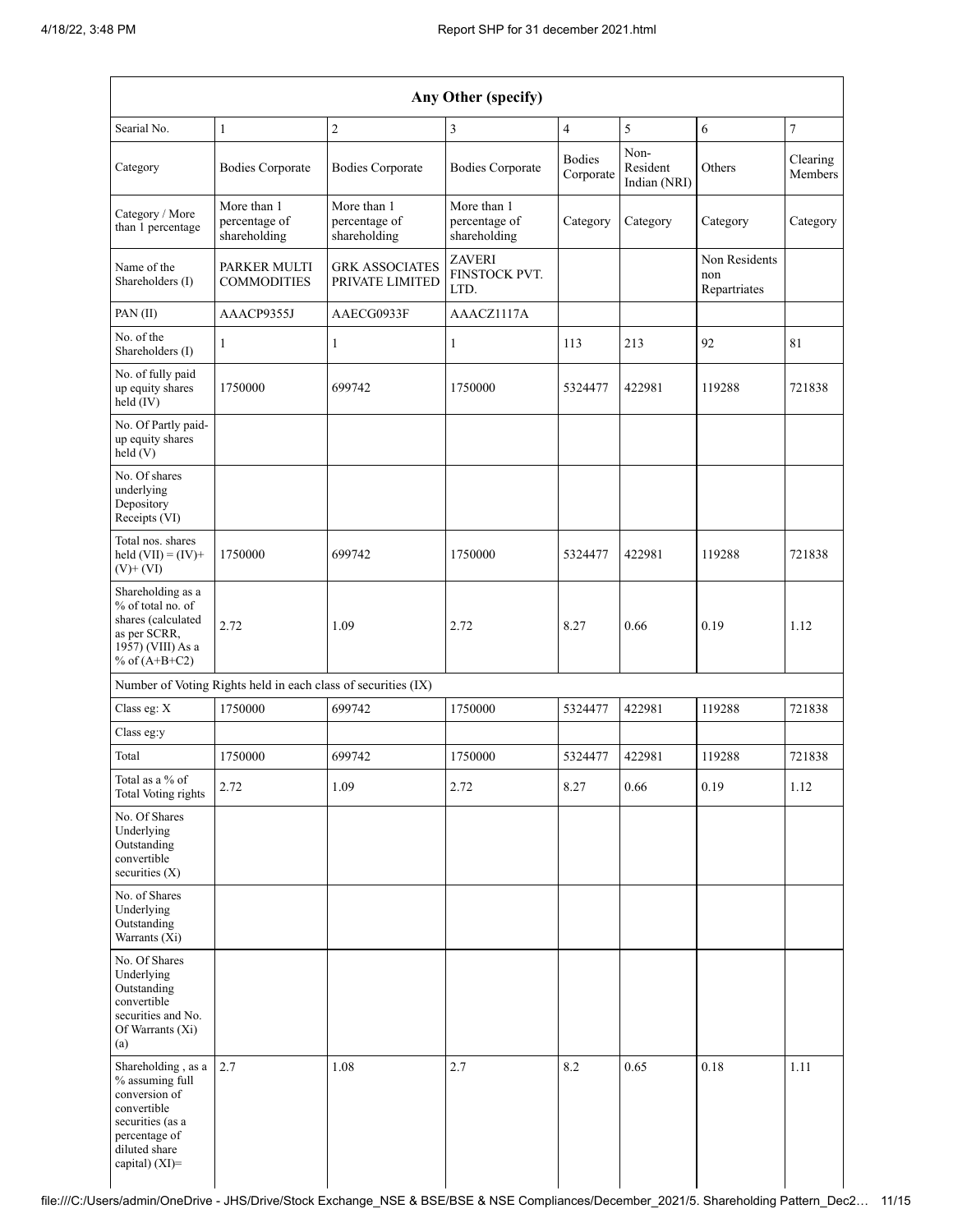## 4/18/22, 3:48 PM Report SHP for 31 december 2021.html

| $(VII)+(X)$ As a %<br>of $(A+B+C2)$                                  |         |        |         |         |                |              |          |
|----------------------------------------------------------------------|---------|--------|---------|---------|----------------|--------------|----------|
| Number of Locked in shares (XII)                                     |         |        |         |         |                |              |          |
| No. (a)                                                              | 1750000 | v      | 1750000 | 3500000 | $\overline{0}$ | $\Omega$     | $\Omega$ |
| As a % of total<br>Shares held (b)                                   | 100     | U      | 100     | 65.73   | $\overline{0}$ | $\mathbf{0}$ | $\Omega$ |
| Number of equity<br>shares held in<br>dematerialized<br>form $(XIV)$ | 1750000 | 699742 | 1750000 | 5324477 | 422981         | 119288       | 721838   |
| Reason for not providing PAN                                         |         |        |         |         |                |              |          |
| Reason for not<br>providing PAN                                      |         |        |         |         |                |              |          |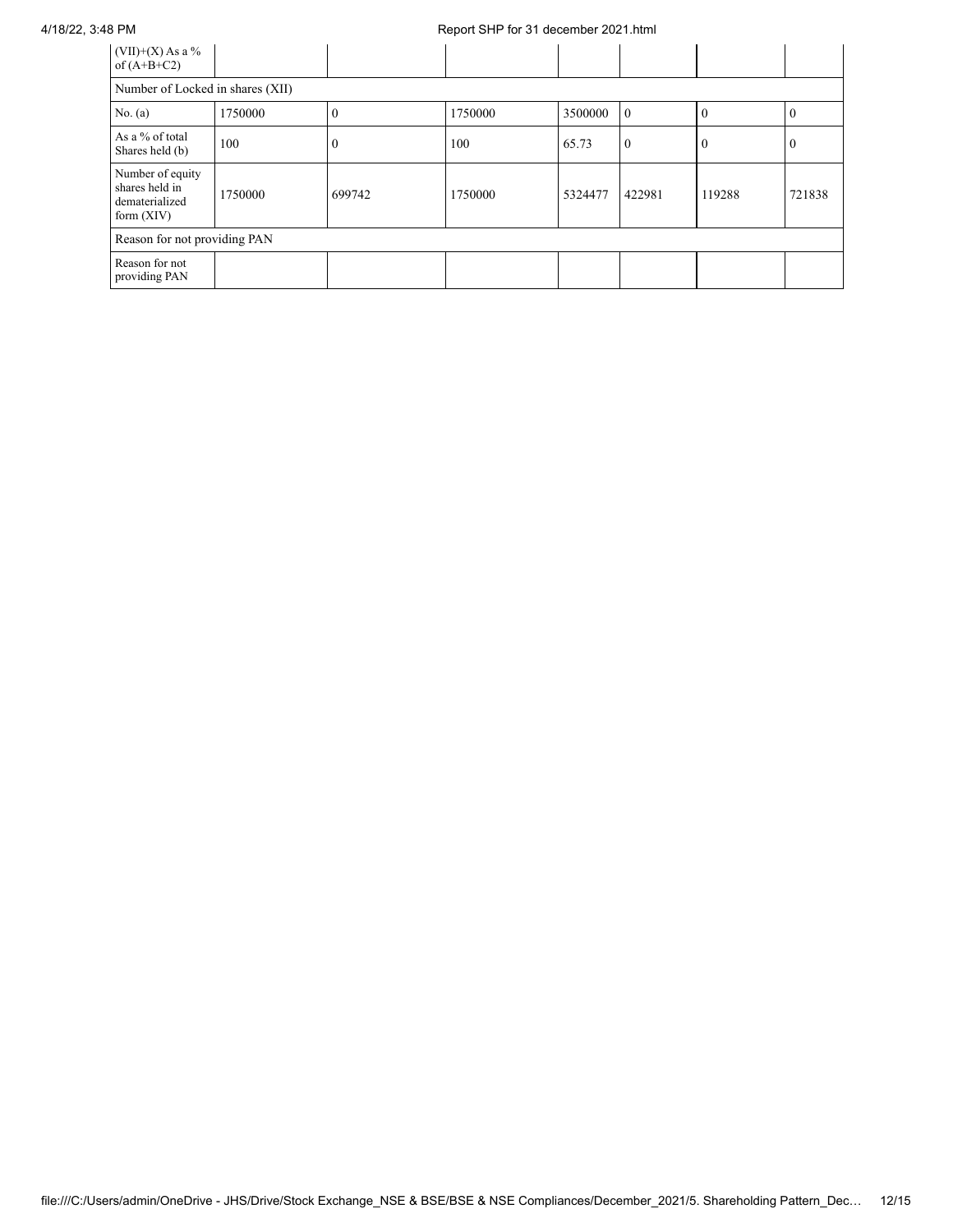| Any Other (specify)                                                                                                                                                                  |                  |                       |  |
|--------------------------------------------------------------------------------------------------------------------------------------------------------------------------------------|------------------|-----------------------|--|
| Searial No.                                                                                                                                                                          | $\,$ $\,$        |                       |  |
| Category                                                                                                                                                                             | <b>IEPF</b>      |                       |  |
| Category / More<br>than 1 percentage                                                                                                                                                 | Category         |                       |  |
| Name of the<br>Shareholders (I)                                                                                                                                                      |                  | Click here to go back |  |
| PAN(II)                                                                                                                                                                              |                  | Total                 |  |
| No. of the<br>Shareholders (I)                                                                                                                                                       | $\mathbf{1}$     | 500                   |  |
| No. of fully paid<br>up equity shares<br>held (IV)                                                                                                                                   | 42796            | 6631380               |  |
| No. Of Partly paid-<br>up equity shares<br>held(V)                                                                                                                                   |                  |                       |  |
| No. Of shares<br>underlying<br>Depository<br>Receipts (VI)                                                                                                                           |                  |                       |  |
| Total nos. shares<br>held $(VII) = (IV) +$<br>$(V)$ + $(VI)$                                                                                                                         | 42796            | 6631380               |  |
| Shareholding as a<br>% of total no. of<br>shares (calculated<br>as per SCRR,<br>1957) (VIII) As a<br>% of $(A+B+C2)$                                                                 | 0.07             | 10.31                 |  |
| Number of Voting Rights held in each class of securities (IX)                                                                                                                        |                  |                       |  |
| Class eg: X                                                                                                                                                                          | 42796            | 6631380               |  |
| Class eg:y                                                                                                                                                                           |                  |                       |  |
| Total                                                                                                                                                                                | 42796            | 6631380               |  |
| Total as a % of<br>Total Voting rights                                                                                                                                               | $0.07\,$         | 10.31                 |  |
| No. Of Shares<br>Underlying<br>Outstanding<br>convertible<br>securities $(X)$                                                                                                        |                  |                       |  |
| No. of Shares<br>Underlying<br>Outstanding<br>Warrants (Xi)                                                                                                                          |                  |                       |  |
| No. Of Shares<br>Underlying<br>Outstanding<br>convertible<br>securities and No.<br>Of Warrants (Xi)<br>(a)                                                                           |                  |                       |  |
| Shareholding, as a<br>% assuming full<br>conversion of<br>convertible<br>securities (as a<br>percentage of<br>diluted share<br>capital) (XI)=<br>$(VII)+(X)$ As a %<br>of $(A+B+C2)$ | 0.07             | 10.21                 |  |
| Number of Locked in shares (XII)                                                                                                                                                     |                  |                       |  |
| No. (a)                                                                                                                                                                              | $\boldsymbol{0}$ | 3500000               |  |

file:///C:/Users/admin/OneDrive - JHS/Drive/Stock Exchange\_NSE & BSE/BSE & NSE Compliances/December\_2021/5. Shareholding Pattern\_Dec… 13/15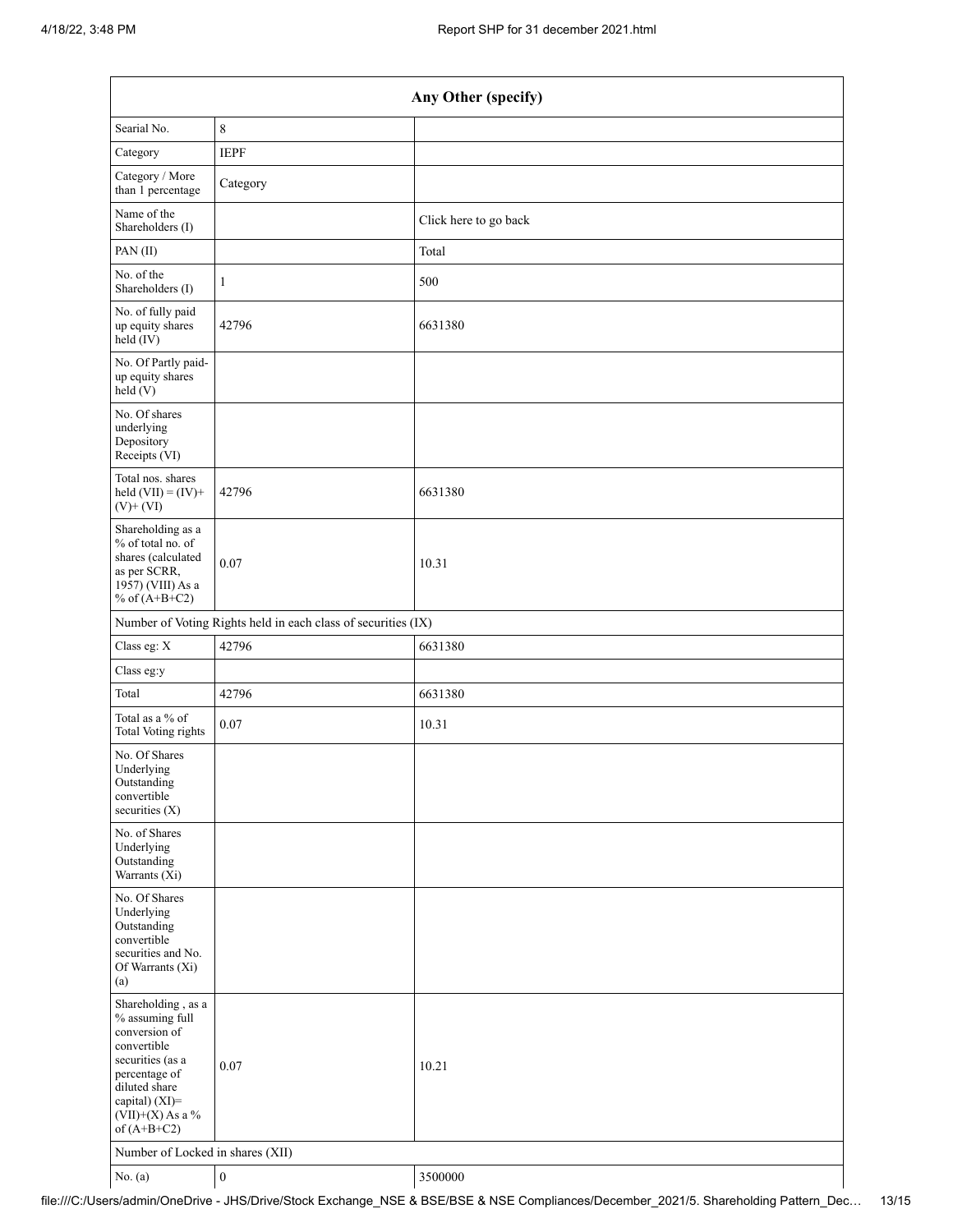| As a % of total<br>Shares held (b)                                   | 0     | 52.78   |  |
|----------------------------------------------------------------------|-------|---------|--|
| Number of equity<br>shares held in<br>dematerialized<br>form $(XIV)$ | 42796 | 6631380 |  |
| Reason for not providing PAN                                         |       |         |  |
| Reason for not<br>providing PAN                                      |       |         |  |